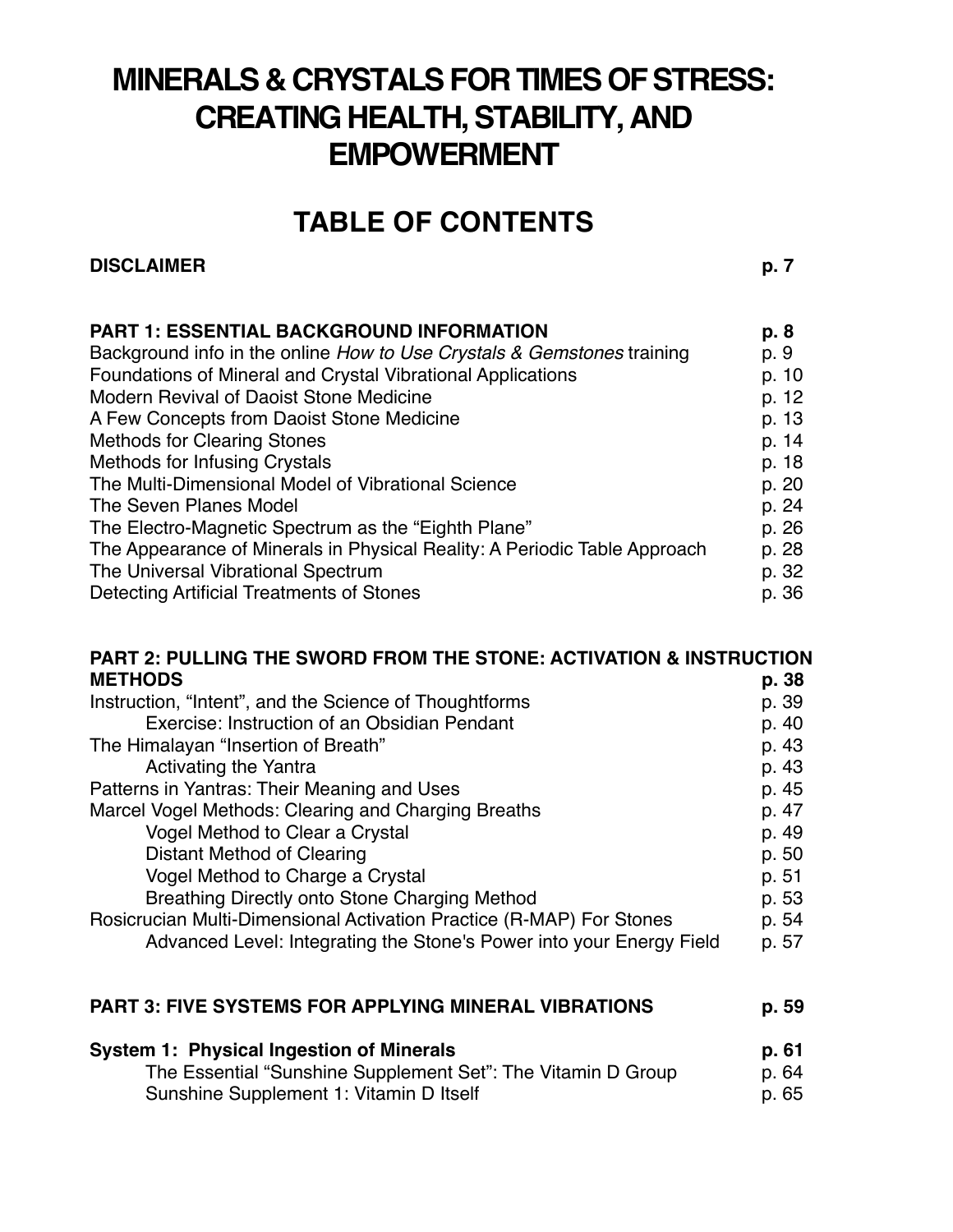| Sunshine Supplement 2: Vitamin K                                        | p. 66  |
|-------------------------------------------------------------------------|--------|
| Sunshine Supplement 3: Magnesium                                        | p. 68  |
| Sunshine Supplement 4: Boron                                            | p. 70  |
| Sunshine Supplement 5: Zinc                                             | p. 75  |
| Sunshine Supplement 6: Quercetin                                        | p. 76  |
| Sunshine Supplement 7: Melatonin                                        | p. 77  |
| Summary for the Vitamin D "Sunshine Supplement Set"                     | p. 78  |
| <b>Fulvic and Humic Acid</b>                                            | p. 79  |
| <b>System 2: Vibrational Stone Elixirs in Water</b>                     |        |
| Daoist Chinese Medicine 4-Part Elixir Formula Method                    | p. 82  |
| Vibrational Radiesthesia Testing for Stone Combinations                 | p. 84  |
| <b>Basic Ancient and Modern Methods</b>                                 | p. 84  |
| 7 Key Considerations in Making Stone Elixirs                            | p. 85  |
| Factors for Choosing a Direct or Indirect Elixir Method                 | p. 86  |
| Direct Methods (Stone in Water)                                         | p. 87  |
| Recommended Method: Quartz Cylinders for Indirect Elixirs               | p. 88  |
| Using Lids as Stand-Alone Quartz Dishes for Energy Amplification        | p. 92  |
| Level 1 Method: Using Just One Quartz Cylinder                          | p. 94  |
| Level 2 Method: Using 2 Quartz Cylinders                                | p. 96  |
| Level 3 Method: Using 3 Quartz Cylinders                                | p. 99  |
| <b>System 3: Rosicrucian Potentized Mineral Elixirs</b>                 | p. 102 |
| <b>Potentization Background</b>                                         | p. 102 |
| Sources of Homeopathic Remedies: Poor Quality vs. High Quality          | p. 104 |
| Rudolf Steiner and the Spiritual Science of Potentization               | p. 104 |
| <b>Potentized Mineral Elixirs</b>                                       | p. 109 |
| New Potentized Elixirs: Sugilite, Phenakite, & Amethyst Spirit Quartz   | p. 111 |
| System 4: Vibrational Applications on the Body                          | p. 113 |
| 3 Common Methods for using Stones on the Body                           | p. 114 |
| 3 Categories of Stones to use on the Body                               | p. 114 |
| <b>Vibrational Jewelry Types</b>                                        | p. 115 |
| <b>Choice of Metal</b>                                                  | p. 117 |
| Exposing the Skin to the Stone                                          | p. 118 |
| No Sharp Points Towards the Body                                        | p. 118 |
| 7 Locations on the Body to Place Stones                                 | p. 119 |
| Use Vibrational Radiesthesia to Strengthen the General Energy Field     | p. 120 |
| Use Vibrational Radiesthesia to Strengthen Specific Areas of the Body   | p. 120 |
| Vibrational Radiesthesia Testing for Stone Combinations to use Together | p. 120 |
| System 5: Vibrational Broadcasts in a Location                          | p. 121 |
| <b>Direct Application Methods</b>                                       | p. 122 |
| <b>Transmitting Stone Vibrations through Gridlines</b>                  | p. 122 |
| <b>Creating Vortex Centers using Stones on Gridline Crossings</b>       | p. 123 |
| Testing Stone Combinations to use Together in a Grid System             | p. 123 |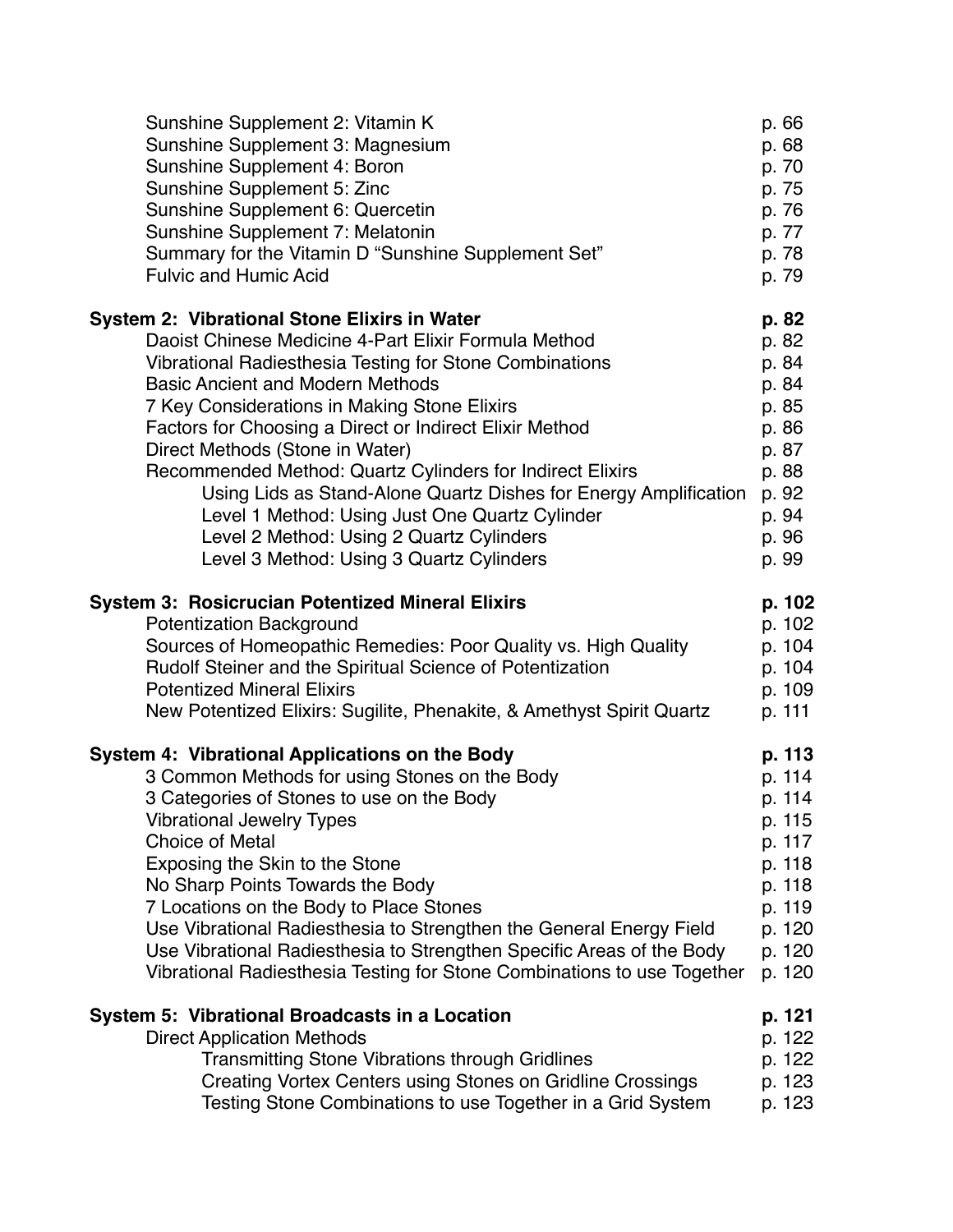| Notes on Bedrooms and Children's Play Areas                          | p. 124 |
|----------------------------------------------------------------------|--------|
| Larger Area Broadcast Methods                                        | p. 125 |
| Methods Requiring Radiesthesia Training                              | p. 125 |
| Broadcast Methods for use by Everyone (No Training Required)         | p. 125 |
| <b>Close Proximity Method</b>                                        | p. 126 |
| <b>Corner Broadcast Method</b>                                       | p. 126 |
| Doorway Broadcast Method                                             | p. 127 |
| "Gateway Guardians" Method                                           | p. 127 |
| <b>Water Fountain Method</b>                                         | p. 128 |
| "4 Watchtowers" Method                                               | p. 128 |
| <b>Placement Underneath Method</b>                                   | p. 129 |
| On Electrical Power Cords, Power Strips, Surge Protectors            | p. 130 |
| Larger Scale Environmental Work                                      | p. 131 |
| Do No Harm                                                           | p. 131 |
| European Method to use Old Growth Trees as Antennas                  | p. 131 |
| Quartz Cylinders for Broadcasting into a Space                       | p. 132 |
| Using Vibrational Tools as Broadcasters                              | p. 135 |
| Using Light as a Broadcaster                                         | p. 136 |
| Correcting the Toxic Vibrations from Electrical Lighting             | p. 137 |
| Using Quartz Cylinders with Lighted Bases                            | p. 138 |
| Recommended Battery Operated Small Light Base                        | p. 139 |
| <b>Recommended Corded Light Base</b>                                 | p. 141 |
| <b>Recommended Spotlight</b>                                         | p. 143 |
| <b>Recommended LED Flashlight</b>                                    | p. 144 |
| Recommended Rechargeable Battery Source                              | p. 145 |
| <b>Broadcasting Crystal Grid Energies</b>                            | p. 146 |
| Using Stone Hemispheres for Broadcasts                               | p. 147 |
|                                                                      |        |
| <b>PART 4: MINERALS &amp; CRYSTALS FOR TIMES OF STRESS</b>           | p. 148 |
| 9 Powers & Functions of Stones for Times of Stress                   | p. 148 |
| The Optimal Approach: Individualized Vibrational Testing             | p. 150 |
| Shapes of Stones and their Energetic Effects                         | p. 151 |
|                                                                      |        |
| 1. Calm the Trauma: Lepidolite and the Alchemy of Lithium            | p. 156 |
| Lepidolite                                                           | p. 157 |
| Kunzite                                                              | p. 158 |
| Amazonite                                                            | p. 160 |
| <b>Graphic Amazonite</b>                                             | p. 162 |
| 2. Break up the Blockage: Green Aventurine, Prehnite and Chrysoprase | p. 163 |
| <b>Green Aventurine</b>                                              | p. 164 |
| <b>Bloodstone</b>                                                    | p. 165 |
| Prehnite                                                             | p. 167 |
| Chrysoprase                                                          | p. 168 |
|                                                                      |        |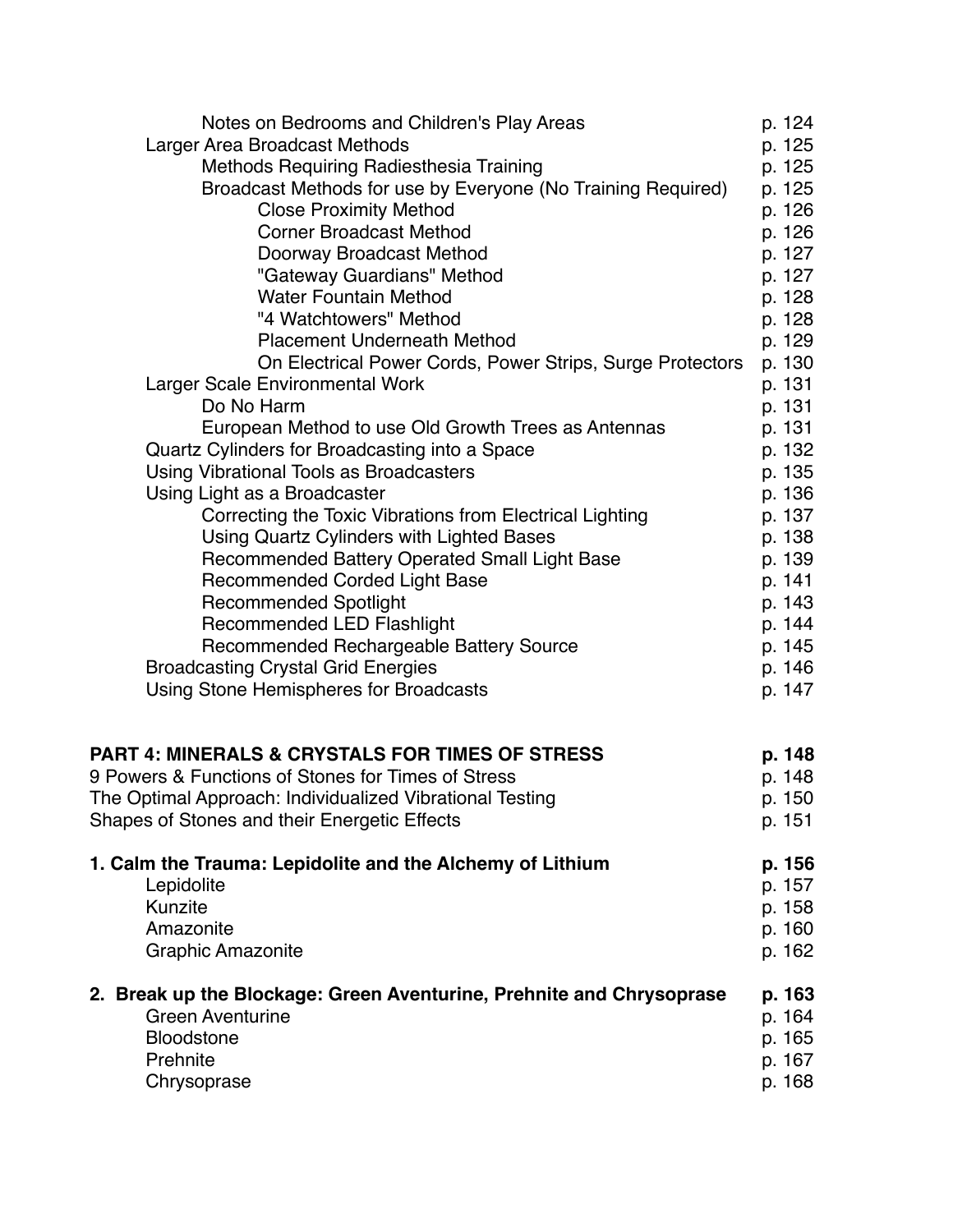| 3. Extract the Toxicity: Obsidian & Erongo Black Tourmaline      | p. 170 |
|------------------------------------------------------------------|--------|
| Obsidian                                                         | p. 171 |
| More Details on How to Instruct an Obsidian Pendant              | p. 173 |
| Obsidian Pendant vs. Large Obsidian "Diversionary Targets"       | p. 175 |
| When to use Obsidian vs. using Indigo Gabbro                     | p. 176 |
| <b>Black Tourmaline</b>                                          | p. 177 |
| Quartz with Black Tourmaline Rods (Tourmalinated Quartz)         | p. 179 |
| 4. Ground and Strengthen: Hematite and the Alchemy of Iron       | p. 180 |
| 5. Connect, Harmonize and Radiate: Amethyst, the Quartz Family   |        |
| & Crystal Grids                                                  | p. 182 |
| <b>Clear Quartz</b>                                              | p. 183 |
| Amethyst                                                         | p. 184 |
| <b>Black Amethyst</b>                                            | p. 187 |
| <b>Red Amethyst</b>                                              | p. 188 |
| <b>Amethyst Spirit Quartz</b>                                    | p. 190 |
| Amethyst Lamp with Phenakite and Indigo Gabbro                   | p. 191 |
| Citrine                                                          | p. 194 |
| Citrine as a Key Stone for Vital Life Force Energy & Warming     | p. 195 |
| Citrine for Clearing Dampness & "Misting of the Mind"            | p. 197 |
| Vibrational Testing for Real vs. Fake Citrine                    | p. 198 |
| Lemon-Lime Citrine                                               | p. 200 |
| Ametrine                                                         | p. 203 |
| <b>Smoky Quartz</b>                                              | p. 206 |
| Strengthening the Jing                                           | p. 206 |
| Absorbing and Managing Toxic Radiations                          | p. 207 |
| <b>Draining Damp-Heat</b>                                        | p. 207 |
| <b>Artificial Treatments Warning</b>                             | p. 208 |
| Iron Rose Quartz: The Heart of Iron                              | p. 209 |
| <b>Vibrational Spectrum Analysis of Hematite</b>                 | p. 211 |
| Vibrational Spectrum Analysis of Rose Quartz                     | p. 211 |
| Vibrational Spectrum Analysis of Iron Rose Quartz                | p. 212 |
| How to Test for Natural vs. Heat-Treated Iron Rose Quartz        | p. 213 |
| How to Use Iron Rose Quartz                                      | p. 214 |
| <b>Elestial Quartz</b>                                           | p. 215 |
| <b>Silver-Plated Quartz</b>                                      | p. 218 |
| <b>Uses of Silver-Plated Quartz</b>                              | p. 219 |
| Silver Fabric Pathogen Killing Face Masks                        | p. 220 |
| Creating a Quartz Energy Grid: The "Song of the Sun"             | p. 221 |
| The "Song of the Sun" Cymatics Image                             | p. 221 |
| Items Needed to Construct the Foundation of the Sun Crystal Grid | p. 223 |
| Directions to Construct the Foundation of the Sun Grid           | p. 224 |
| Energy Flows from the Shapes of Stones added to the Center       | p. 226 |
| Some Types of Stones for Placement in the Center                 | p. 232 |
| <b>Quartz and Beryl</b>                                          | p. 233 |